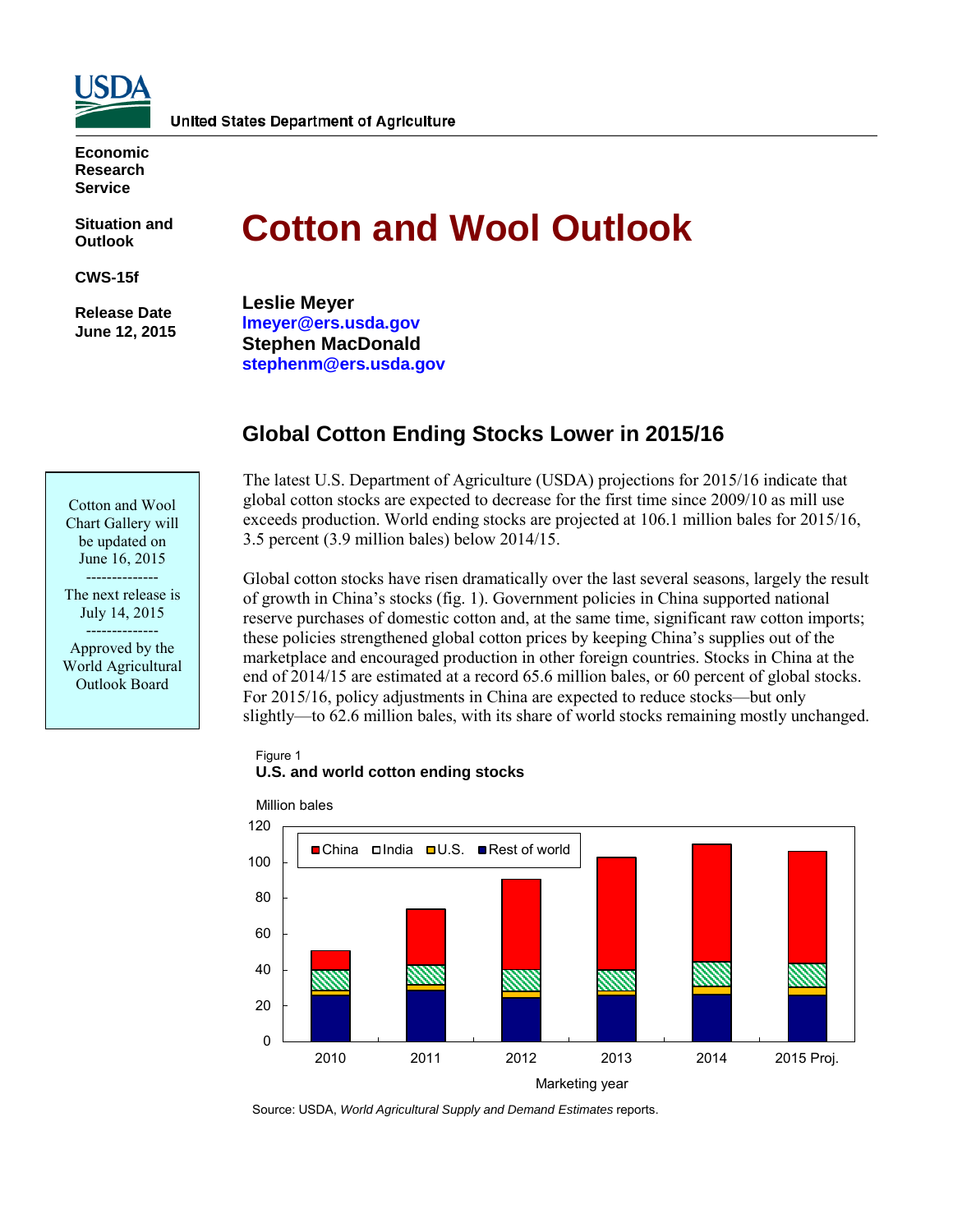## *U.S. 2015 Cotton Production Projection Unchanged in June*

USDA's 2015 U.S. cotton crop projection remains at 14.5 million bales this month and is 11 percent below the final 2014 crop. While the Southwest precipitation that occurred in May was generally beneficial, uncertainty remains as to its effect on area and yield as planting was delayed and is still in progress.

The planting estimate of 9.55 million acres will be updated in USDA's *Acreage* report, which will be released June 30th. This report will include actual plantings as of early June, as well as estimates for any remaining cotton to be planted. As of June 7th, 81 percent of the expected cotton area had been planted, below last season's 87 percent and the 2010-14 average of 89 percent. Crop development has followed similarly, with 7 percent of the cotton area squaring by June 7th, compared with 8 percent last season and a 5-year average of 10 percent.

Based on current projections, U.S. cotton harvested area is forecast at 8.6 million acres for 2015, reflecting a below-average abandonment rate of 10 percent. Last season's abandonment rate was 15 percent. The 2015 U.S. cotton yield is forecast at 809 pounds per harvested acre, compared with 838 pounds per harvested acre in 2014. USDA's National Agricultural Statistics Service will begin "in field" production surveys in August.

## *Demand, Stocks, and Price Range for 2015/16 Unchanged*

U.S. cotton demand for 2015/16 remains projected at 14.5 million bales, slightly above the previous season's estimate. Exports account for 10.7 million bales while mill use contributes the remaining 3.8 million bales. With expected U.S. supplies and world import demand similar to a year earlier, U.S. cotton exports are also forecast at the same level. As a result, the U.S. share of world trade is projected at about 32 percent for 2015/16, slightly above 2014/15 and the highest in 5 seasons. U.S. cotton mill use is forecast to rise 4 percent in 2015/16, the highest since 2010/11; the U.S. textile industry has realized additional capacity and is expected to remain very competitive in 2015/16, pushing cotton mill use growth above the world average.

Based on these supply and demand estimates, U.S. cotton ending stocks for 2015/16 remain projected at 4.4 million bales, unchanged from the beginning level but the highest since 2008/09. The implied stocks-to-use ratio is estimated at 30 percent, marginally below 2014/15. The forecast for the 2015/16 U.S. average farm price is projected to range between 50 and 70 cents per pound, with the midpoint of this range slightly below 2014/15's revised estimate of 60.5 cents per pound.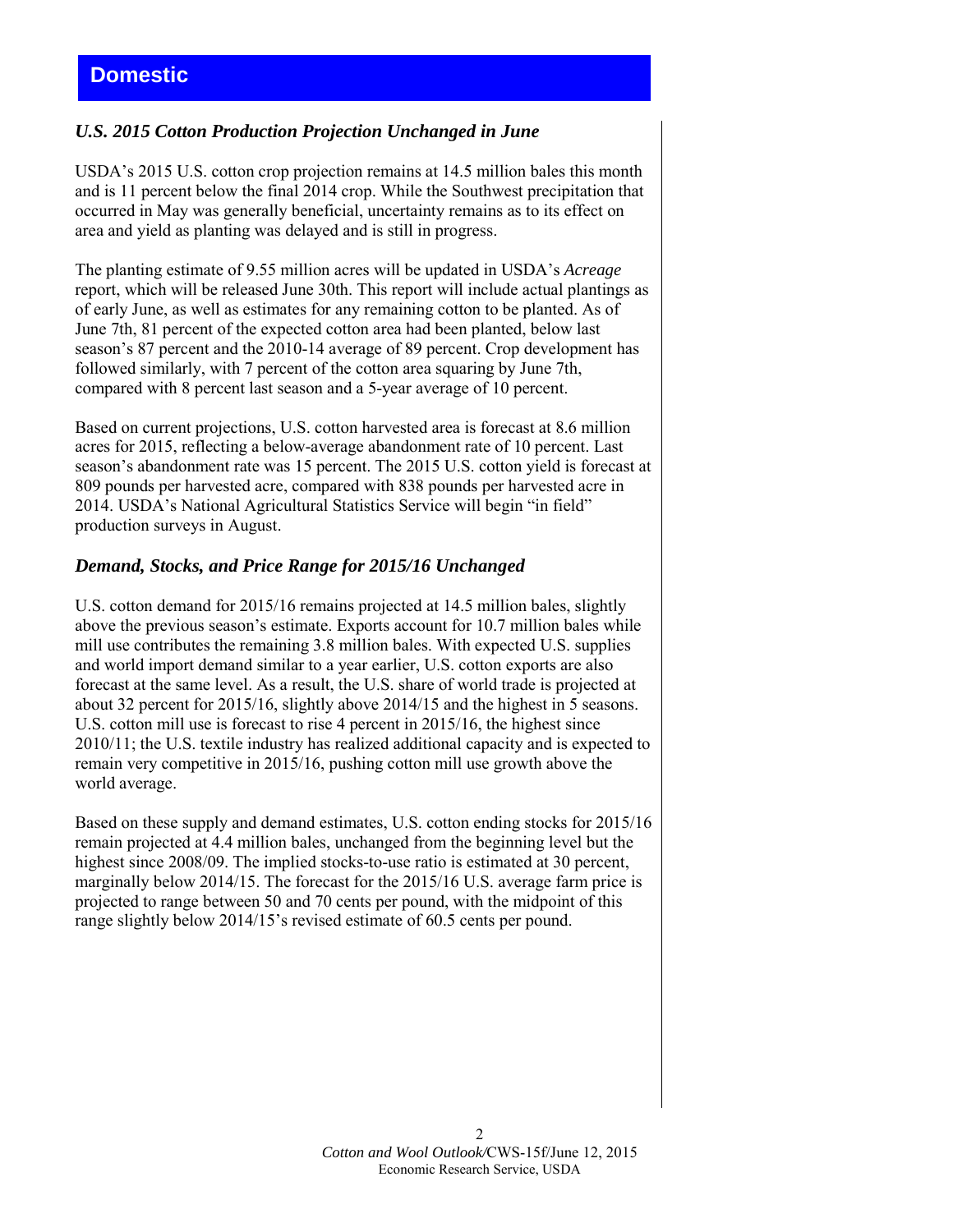# **International Outlook**

#### *World Cotton Production to Decrease for Fourth Consecutive Season*

Global 2015/16 cotton production is projected to decline 6 percent from the previous season to 111.3 million bales. Lower crops are forecast for most major cotton-producing countries in 2015/16, with India and Uzbekistan production level with 2014/15. India—expected to be the leading producer in 2015/16—is forecast to produce 29.5 million bales, or 26.5 percent of global cotton production. Lower area and higher yields, compared with 2014/15, are expected to keep production in India unchanged.

China's production is projected to decrease 10 percent in 2015/16 to 27 million bales as area continues to trend lower; China's area is expected to be only 3.7 million hectares in 2015/16, 16 percent below 2014/15. The national yield, however, is projected to rise to a record as area continues to shift to the higher yielding Xinjiang region. Production for Pakistan in 2015/16 is forecast at 10 million bales, about 6 percent below the previous year with a return to normal yields. Brazil's crop is expected to approach 6.8 million bales, nearly 4 percent lower as both area and yield are projected below 2014/15.

World area harvested in 2015/16 is forecast at 31.8 million hectares, 2 million hectares (6 percent) below the previous season. The global cotton yield is forecast at 763 kg/hectare in 2015/16, slightly below 2014/15.

## *Global Cotton Mill Use to Increase in 2015/16; Trade Reduced*

World cotton mill use is forecast at 115.3 million bales, 3 percent higher than the 111.5 million bales expected to be consumed in 2014/15, as lower cotton prices and economic growth stimulate demand. If realized, mill use would be the highest since 2010/11's 115.6 million bales. China and India remain the largest consuming countries, with a combined cotton mill use of about 62 million bales, or more than 53 percent of the global total.

China's cotton consumption is projected at 36 million bales in 2015/16, up from 35 million bales but equal to 2012/13. China's mill use is expected to benefit from domestic prices that are more in line with world prices; however, mill use growth of about 3 percent may be constrained by cotton yarn imports as in previous years. In 2014/15, China is likely to import more than 9.5 million bale-equivalents of cotton yarn. Pakistan, India, and Vietnam are the leading suppliers of cotton yarn to China and will account for over 80 percent of the total in 2014/15 (fig. 2).

Mill use in India is projected at nearly 25.8 million bales, 5 percent above 2014/15 and a record; India's growth is being supported in part by expanding textile product exports. Pakistan's cotton mill use is also expected to expand to near the global average in 2015/16, reaching 11.1 million bales. In addition to gains in the United States, cotton mill consumption is also expected to increase in Turkey, Bangladesh, and Vietnam.

Global cotton trade, in contrast, is forecast to reach only 33.8 million bales in 2015/16, 400,000 bales below a year earlier and the lowest since 2008/09, when only 30 million bales were traded. The recent downward trend is the result of

> 3 *Cotton and Wool Outlook/*CWS-15f/June 12, 2015 Economic Research Service, USDA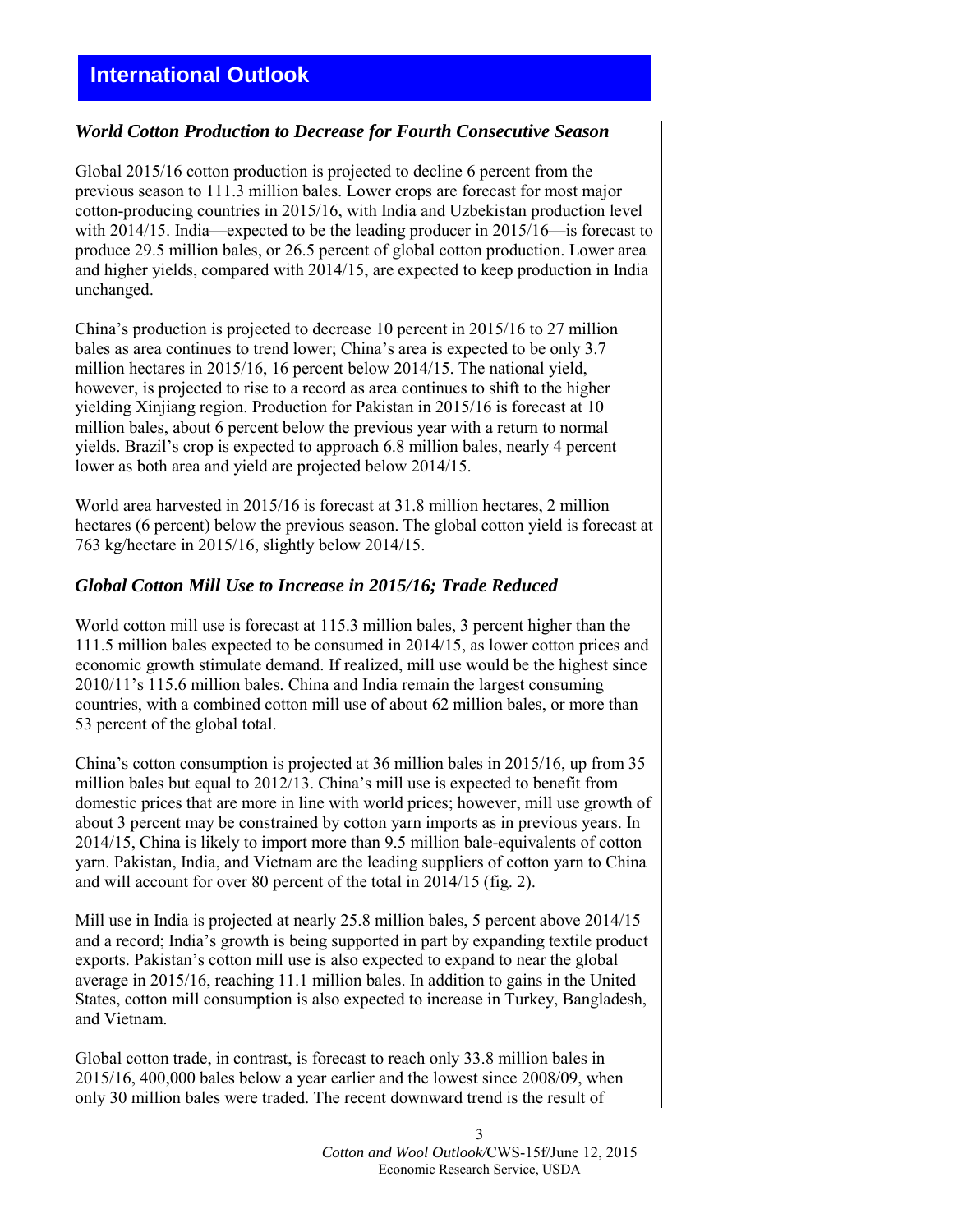China's raw cotton import demand, which is projected to decline for the fourth consecutive season in 2015/16. China is expected to import only 6 million bales in 2015/16, compared with an estimated 8 million bales in 2014/15, due to an expected decline in import quotas. Offsetting a portion of China's decline are increases for a number of countries, including Vietnam, Turkey, and Indonesia. Meanwhile, exports in 2014/15 are expected to decrease mainly from the Southern Hemisphere, most notably Brazil and Australia, where exports are currently forecast at 3.6 million bales and 2 million bales, respectively, in 2015/16.

Global ending stocks are forecast at 106.1 million bales by the end of 2015/16, nearly 4 million bales below 2014/15. While stocks are expected to decline for the first time in 6 years from last season's record, they remain more than double the level in 2010/11. Despite a rise in cotton consumption, the world stocks-to-use ratio is estimated to decrease only slightly to 92 percent. As a result, the 2015/16 world cotton price is projected to remain near the current season's average; in 2014/15, the world price is expected to average near 71 cents per pound, the lowest in 6 years.

#### Figure 2 **China's cotton yarn imports**





Source: USDA, ERS calculations based on World Trade Atlas data for HTS 5205.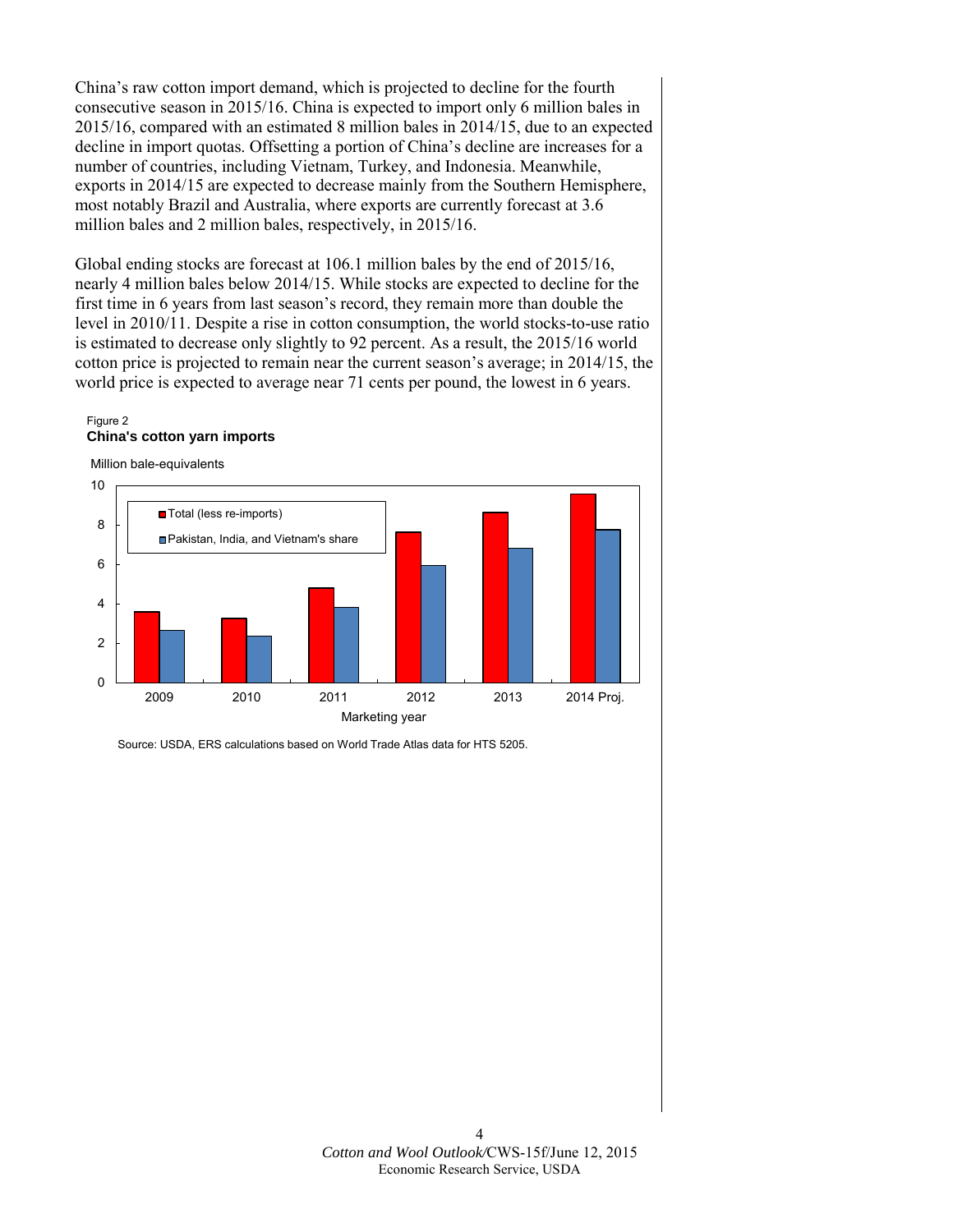# **Contacts and Links**

#### **Contact Information**

Leslie Meyer (U.S. cotton & textiles) (202) 694-5307 lmeyer@ers.usda.gov Stephen MacDonald (foreign cotton) (202) 694-5305 stephenm@ers.usda.gov Carolyn Liggon (web publishing) (202) 694-5056 cyliggon@ers.usda.gov

#### **Subscription Information**

Subscribe to ERS e-mail notification service at http://www.ers.usda.gov/subscribe-to-ers -e-newsletters.aspx to receive timely notification of newsletter availability. Printed copies can be purchased from the USDA Order Desk by calling 1-800-363-2068 (specify the issue number). To order printed copies of the five field crop newsletters cotton and wool, feed, rice, oil crops, and wheat—as a series, specify series SUB-COR-4043.

### *Data*

Cotton and Wool Monthly Tables (http://ers.usda.gov/publications/cws-cotton-andwool-outlook)

Cotton and Wool Chart Gallery (http://www.ers.usda.gov/data-products/cotton-andwool-chart-gallery.aspx#.UguTC6z8J8E)

## *Related Websites*

WASDE http://usda.mannlib.cornell.edu/MannUsda/viewDocumentInfo.do?documentID=1194

Cotton Topics http://www.ers.usda.gov/topics/crops/cotton-wool.aspx

Cotton and Wool Outlook http://usda.mannlib.cornell.edu/MannUsda/viewDocumentInfo.do?documentID=1281

The U.S. Department of Agriculture (USDA) prohibits discrimination in all its programs and activities on the basis of race, color, national origin, age, disability, and where applicable, sex, marital status, familial status, parental status, religion, sexual orientation, genetic information, political beliefs, reprisal, or because all or a part of an individual's income is derived from any public assistance program. (Not all prohibited bases apply to all programs.) Persons with disabilities who require alternative means for communication of program information (Braille, large print, audiotape, etc.) should contact USDA's TARGET Center at (202) 720-2600 (voice and TDD). To file a complaint of discrimination, write to USDA, Director, Office of Civil Rights, 1400 Independence Avenue, SW, Washington, DC 20250-9410 or call (800) 795-3272 (voice) or (202) 720-6382 (TDD). USDA is an equal opportunity provider and employer.

#### **E-mail Notification**

Readers of ERS outlook reports have two ways they can receive an e-mail notice about release of reports and associated data.

• Receive timely notification (soon) after the report is posted on the web) via USDA's Economics, Statistics, and Market Information System (which is housed at Cornell University's Mann Library). Go to http://usda.mannlib.cornell.edu/Mann Usda/aboutEmailService.do and follow the instructions to receive e-mail notices about ERS, Agricultural Marketing Service, National Agricultural Statistics Service, and World Agricultural Outlook Board products.

• Receive weekly notification (on Friday afternoon) via the ERS website. Go to http://www.ers.usda.gov/subscribeto-ers-e-newsletters.aspx and follow the instructions to receive notices about ERS outlook reports, Amber Waves magazine, and other reports and data products on specific topics. ERS also offers RSS (really simple syndication) feeds for all ERS products. Go to http://www.ers.usda.gov/rss/ to get started.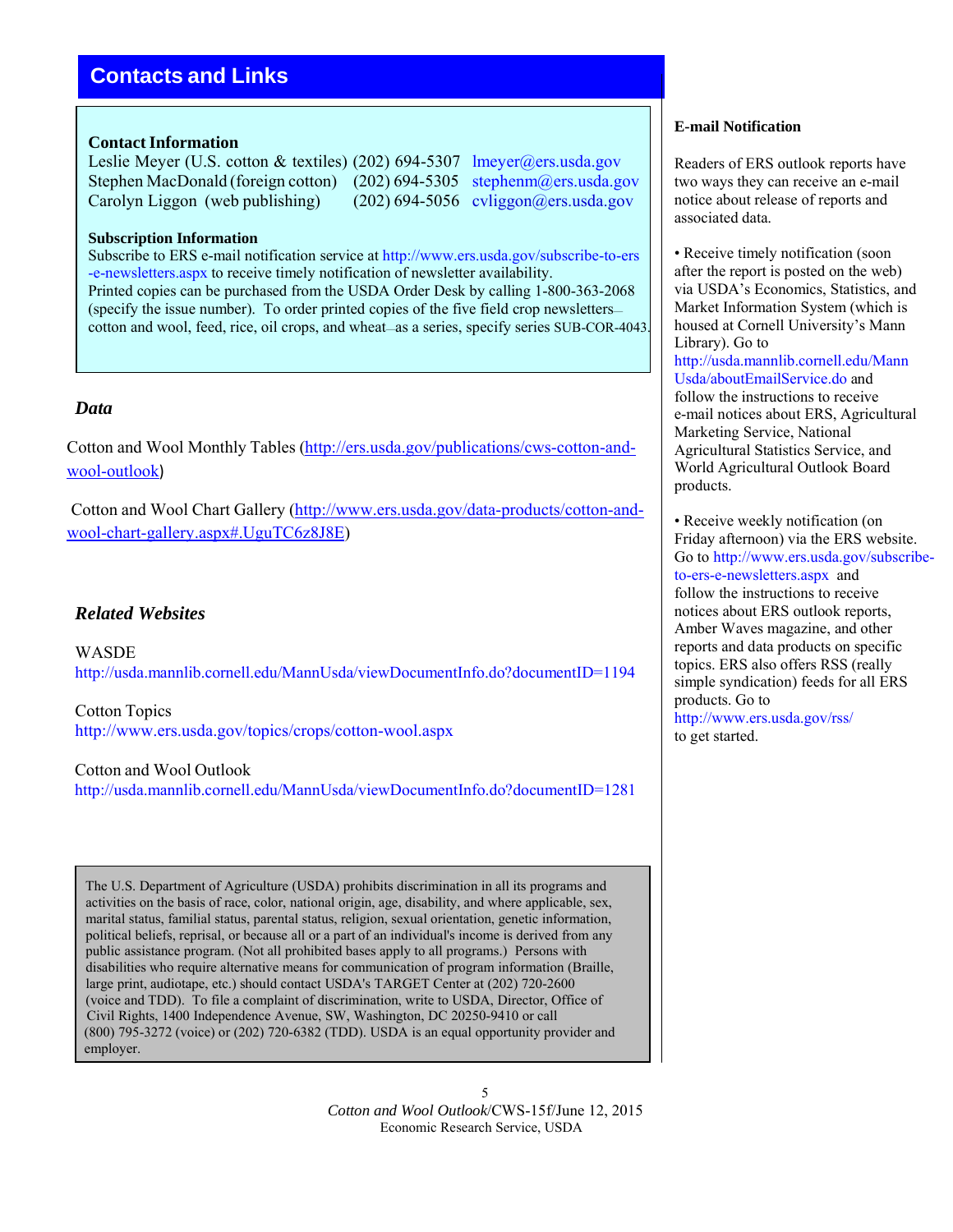|                      |         |         |                       | 2015/16 |
|----------------------|---------|---------|-----------------------|---------|
| Item                 | 2013/14 | 2014/15 | May                   | June    |
|                      |         |         | Million acres         |         |
| Upland:              |         |         |                       |         |
| Planted              | 10.206  | 10.845  | 9.399                 | 9.399   |
| Harvested            | 7.345   | 9.157   | 8.451                 | 8.451   |
|                      | Pounds  |         |                       |         |
| Yield/harvested acre | 802     | 826     | 797                   | 797     |
|                      |         |         | Million 480-lb, bales |         |
| Beginning stocks     | 3.613   | 2.325   | 4.129                 | 4.129   |
| Production           | 12.275  | 15.753  | 14.030                | 14.030  |
| Total supply 1/      | 15.894  | 18.083  | 18.164                | 18.164  |
| Mill use             | 3.527   | 3.625   | 3.775                 | 3.775   |
| Exports              | 9.850   | 10.300  | 10.150                | 10.150  |
| Total use            | 13.377  | 13.925  | 13.925                | 13.925  |
| Ending stocks 2/     | 2.325   | 4.129   | 4.229                 | 4.229   |
|                      |         |         | Percent               |         |
| Stocks-to-use ratio  | 17.4    | 29.7    | 30.4                  | 30.4    |
|                      |         |         | 1,000 acres           |         |
| Extra-long staple:   |         |         |                       |         |
| Planted              | 201.0   | 192.4   | 150.0                 | 150.0   |
| Harvested            | 199.4   | 189.8   | 149.0                 | 149.0   |
|                      |         |         | Pounds                |         |
| Yield/harvested acre | 1,527   | 1,432   | 1,514                 | 1,514   |
|                      |         |         | 1,000 480-lb. bales   |         |
| Beginning stocks     | 187     | 125     | 271                   | 271     |
| Production           | 634     | 566     | 470                   | 470     |
| Total supply 1/      | 828     | 696     | 746                   | 746     |
| Mill use             | 23      | 25      | 25                    | 25      |
| Exports              | 680     | 400     | 550                   | 550     |
| Total use            | 703     | 425     | 575                   | 575     |
| Ending stocks 2/     | 125     | 271     | 171                   | 171     |
|                      |         |         | Percent               |         |
| Stocks-to-use ratio  | 17.8    | 63.8    | 29.7                  | 29.7    |

Table 1--U.S. cotton supply and use estimates

1/ Includes imports. 2/ Includes unaccounted.

Source: USDA, World Agricultural Outlook Board.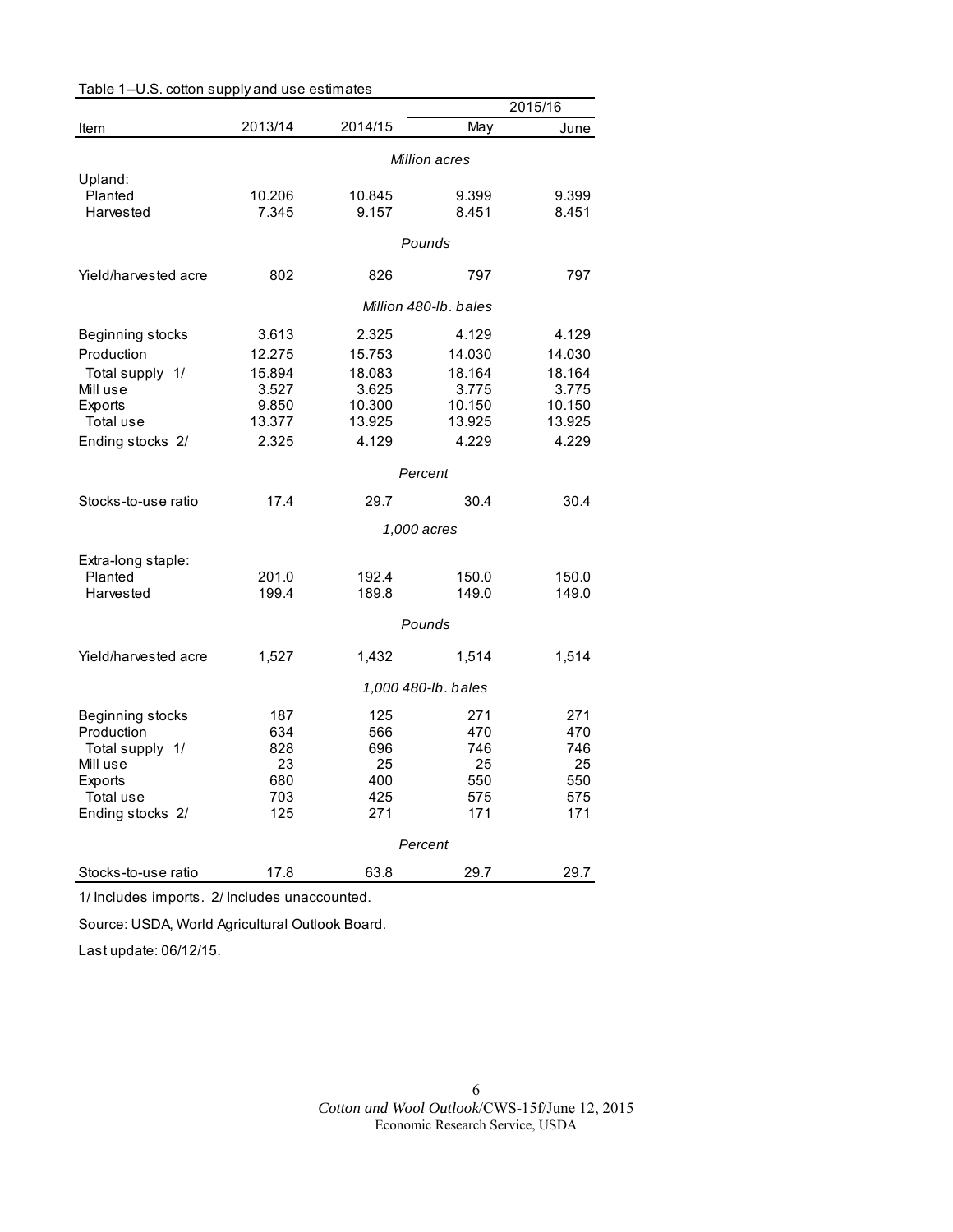|                      |         |         |                       | 2015/16 |
|----------------------|---------|---------|-----------------------|---------|
| Item                 | 2013/14 | 2014/15 | May                   | June    |
|                      |         |         | Million 480-lb, bales |         |
| Supply:              |         |         |                       |         |
| Beginning stocks--   |         |         |                       |         |
| World                | 90.54   | 102.53  | 110.25                | 110.01  |
| Foreign              | 86.74   | 100.08  | 105.85                | 105.61  |
| Production--         |         |         |                       |         |
| World                | 120.43  | 118.86  | 111.25                | 111.32  |
| Foreign              | 107.52  | 102.54  | 96.75                 | 96.82   |
| Imports--            |         |         |                       |         |
| World                | 40.08   | 34.19   | 33.65                 | 33.77   |
| Foreign              | 40.07   | 34.18   | 33.64                 | 33.76   |
| Use:                 |         |         |                       |         |
| Mill use--           |         |         |                       |         |
| World                | 108.96  | 111.47  | 115.29                | 115.31  |
| Foreign              | 105.41  | 107.82  | 111.49                | 111.51  |
| Exports--            |         |         |                       |         |
| World                | 40.80   | 34.17   | 33.66                 | 33.80   |
| Foreign              | 29.55   | 23.47   | 22.96                 | 23.10   |
| Ending stocks--      |         |         |                       |         |
| World                | 102.53  | 110.01  | 106.29                | 106.08  |
| Foreign              | 100.08  | 105.61  | 101.89                | 101.68  |
|                      |         |         | Percent               |         |
| Stocks-to-use ratio: |         |         |                       |         |
| World                | 94.1    | 98.7    | 92.2                  | 92.0    |
| Foreign              | 94.9    | 98.0    | 91.4                  | 91.2    |

Table 2--World cotton supply and use estimates

Source: USDA, World Agricultural Outlook Board.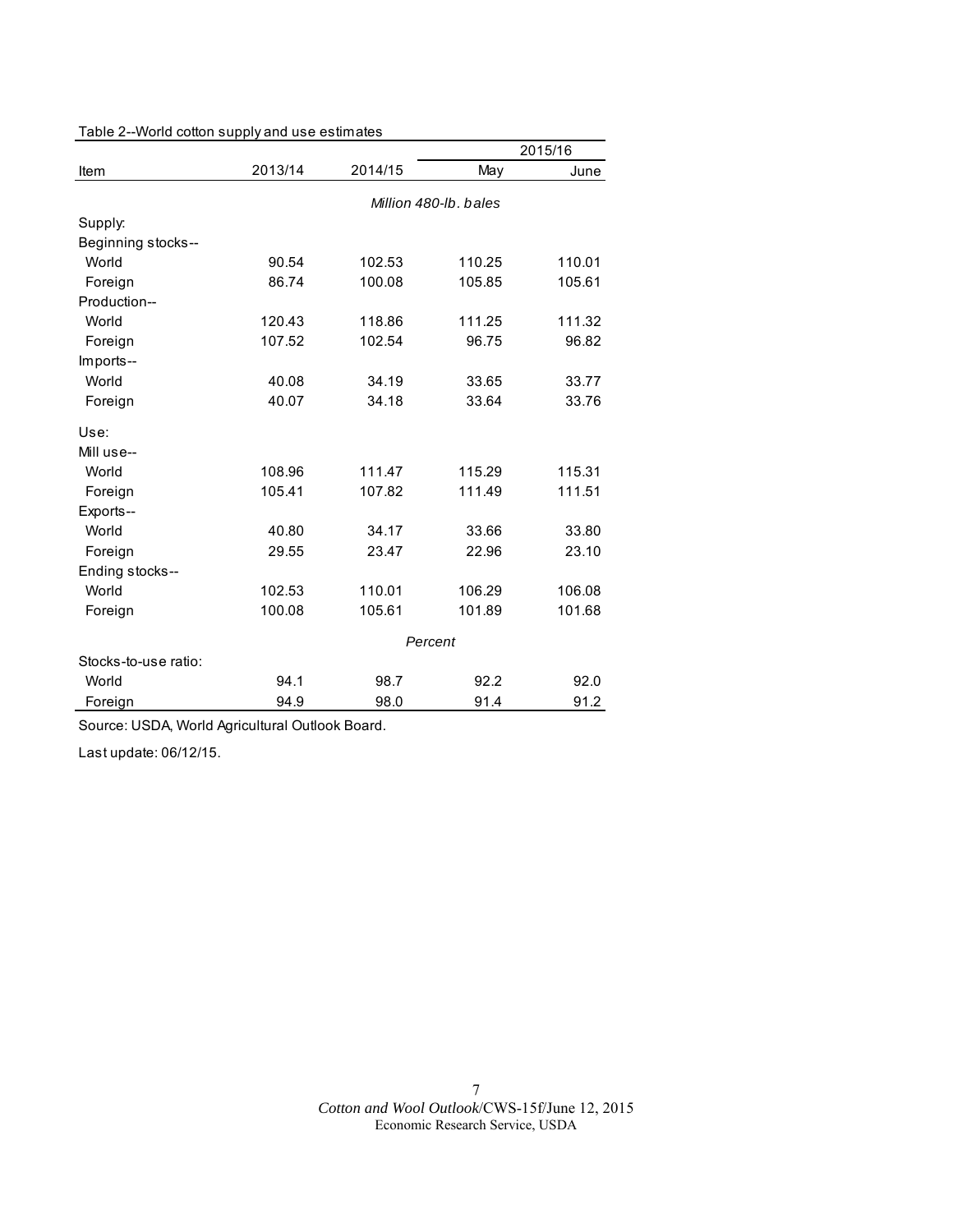#### Table 3--U.S. fiber supply

|                         | Feb.      | Mar.                | Apr.                   | Apr.      |
|-------------------------|-----------|---------------------|------------------------|-----------|
| Item                    | 2015      | 2015                | 2015                   | 2014      |
|                         |           | 1,000 480-lb. bales |                        |           |
| Cotton:                 |           |                     |                        |           |
| Stocks, beginning       | 12,945    | 11,812              | 9,960                  | 7,096     |
| Ginnings                | 332       | 0                   | 0                      | 0         |
| Imports since August 1  | 4.8       | 6.4                 | 8.0                    | 9.2       |
|                         |           |                     |                        |           |
|                         |           | Million pounds      |                        |           |
| Manmade:                |           |                     |                        |           |
| Production              | 508.3     | 524.9               | 501.8                  | 565.7     |
| Noncellulosic           | 508.3     | 524.9               | 501.8                  | 565.7     |
| Cellulosic              | <b>NA</b> | <b>NA</b>           | <b>NA</b>              | <b>NA</b> |
| Total since January 1   | 1,031.6   | 1,556.5             | 2,058.3                | 2,101.3   |
|                         |           |                     |                        |           |
|                         | Jan.      | Feb.                | Mar.                   | Mar.      |
|                         | 2015      | 2015                | 2015                   | 2014      |
|                         |           | Million pounds      |                        |           |
|                         |           |                     |                        |           |
| Raw fiber imports:      | 184.8     | 154.4               | <b>NA</b>              | 178.4     |
| Noncellulosic           | 170.5     | 143.0               | <b>NA</b><br><b>NA</b> | 163.3     |
| Cellulosic              | 14.3      | 11.4                |                        | 15.1      |
| Total since January 1   | 184.8     | 339.2               | <b>NA</b>              | 478.2     |
|                         |           | 1,000 pounds        |                        |           |
| Wool and mohair:        |           |                     |                        |           |
| Raw wool imports, clean | 504.8     | 800.1               | 420.0                  | 348.3     |
| 48s-and-finer           | 301.4     | 542.2               | 228.6                  | 257.4     |
| Not-finer-than-46s      | 203.4     | 257.9               | 191.4                  | 90.9      |
| Total since January 1   | 504.8     | 1,304.8             | 1,724.9                | 1,325.1   |
| Wool top imports        | 303.9     | 294.0               | 291.0                  | 229.0     |
| Total since January 1   | 303.9     | 597.9               | 888.9                  | 698.3     |
| Mohair imports, clean   | 0.0       | 0.0                 | 0.0                    | 0.0       |
| Total since January 1   | 0.0       | 0.0                 | 0.0                    | 0.0       |

NA = Not available.

Sources: USDA, National Agricultural Statistics Service;

U.S. Dept. of Commerce, U.S. Census Bureau; and *Fiber Organon.*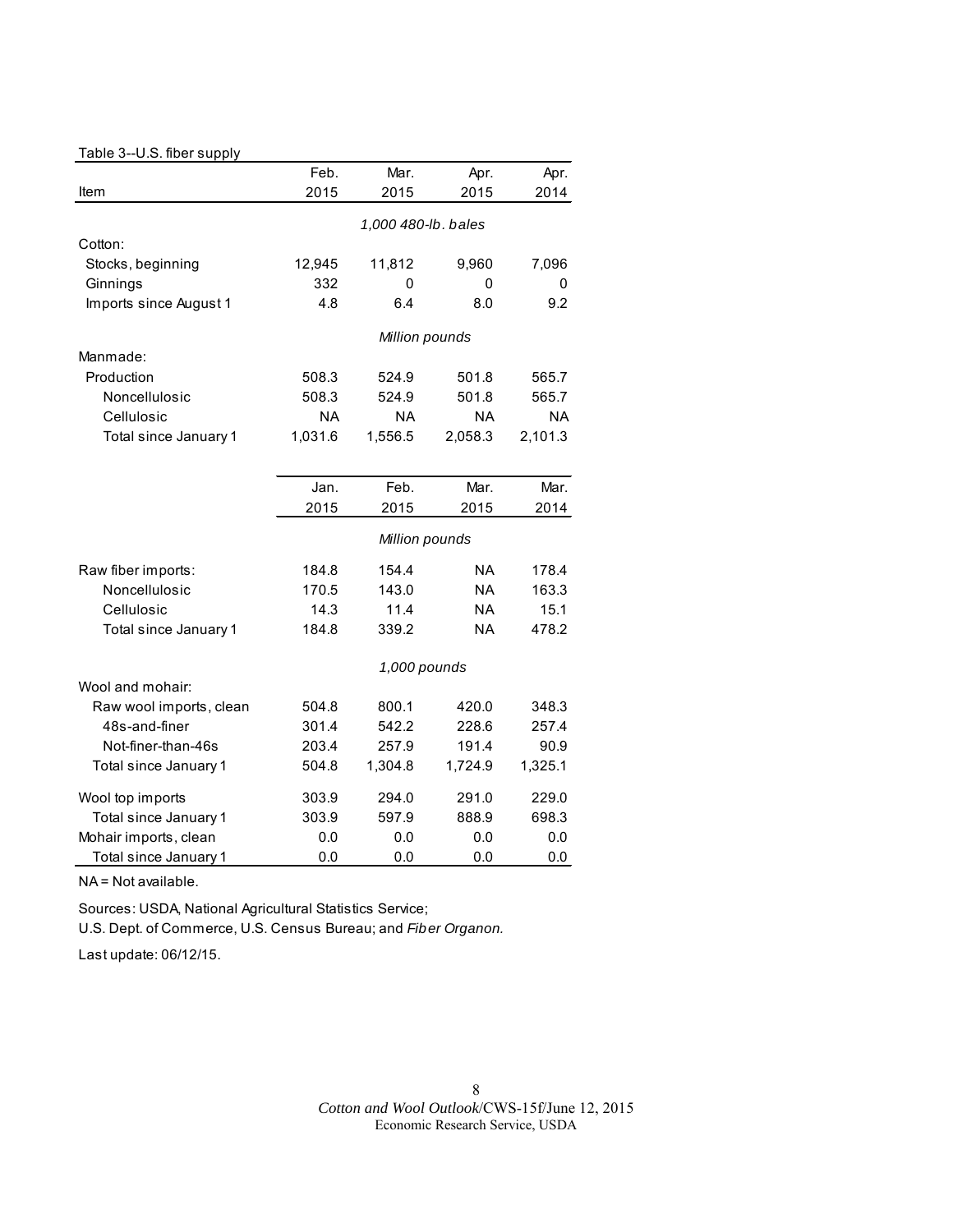# Table 4--U.S. fiber demand

|                             | Feb.  | Mar.                | Apr.      | Apr.    |
|-----------------------------|-------|---------------------|-----------|---------|
| Item                        | 2015  | 2015                | 2015      | 2014    |
|                             |       |                     |           |         |
|                             |       | 1,000 480-lb. bales |           |         |
| Cotton:                     |       |                     |           |         |
| All consumed by mills 1/    | 267   | 311                 | 300       | 294     |
| Total since August 1        | 2,009 | 2,320               | 2,620     | 2,632   |
| Daily rate                  | 13.3  | 14.1                | 13.6      | 13.4    |
| Upland consumed by mills 1/ | 266   | 310                 | 299       | 293     |
| Total since August 1        | 1,999 | 2,309               | 2,608     | 2,620   |
| Daily rate                  | 13.3  | 14.1                | 13.6      | 13.3    |
| Upland exports              | 1,171 | 1,484               | 1,388     | 1,057   |
| Total since August 1        | 4,817 | 6,302               | 7,689     | 7,835   |
| Sales for next season       | 158   | 156                 | 186       | 391     |
| Total since August 1        | 788   | 944                 | 1,130     | 1,716   |
| Extra-long staple exports   | 29.5  | 59.3                | 40.8      | 67.9    |
| Total since August 1        | 137.3 | 196.7               | 237.4     | 574.6   |
| Sales for next season       | 0.0   | 0.0                 | 0.3       | 7.1     |
| Total since August 1        | 0.0   | 0.0                 | 0.3       | 15.1    |
|                             | Jan.  | Feb.                | Mar.      | Mar.    |
|                             | 2015  | 2015                | 2015      | 2014    |
|                             |       | Million pounds      |           |         |
| Manmade:                    |       |                     |           |         |
| Raw fiber exports           | 48.4  | 48.4                | NA        | 61.0    |
| Noncellulosic               | 48.0  | 47.9                | <b>NA</b> | 60.4    |
| Cellulosic                  | 0.4   | 0.5                 | <b>NA</b> | 0.6     |
| Total since January 1       | 48.4  | 96.9                | <b>NA</b> | 154.2   |
|                             |       | 1,000 pounds        |           |         |
| Wool and mohair:            |       |                     |           |         |
| Raw wool exports, clean     | 119.3 | 530.3               | 477.6     | 723.3   |
| Total since January 1       | 119.3 | 649.6               | 1,127.2   | 2,014.0 |
| Wool top exports            | 2.0   | 4.2                 | 14.7      | 104.9   |
| Total since January 1       | 2.0   | 6.2                 | 20.9      | 358.7   |
| Mohair exports, clean       | 366.4 | 38.4                | 197.0     | 64.5    |
| Total since January 1       | 366.4 | 404.8               | 601.8     | 186.5   |

NA = Not available.

1/ Estimated by USDA.

Sources: USDA, Farm Service Agency; USDA, Foreign Agricultural Service, *U.S. Export Sales;* U.S. Dept. of Commerce, U.S. Census Bureau; and *Fiber Organon.*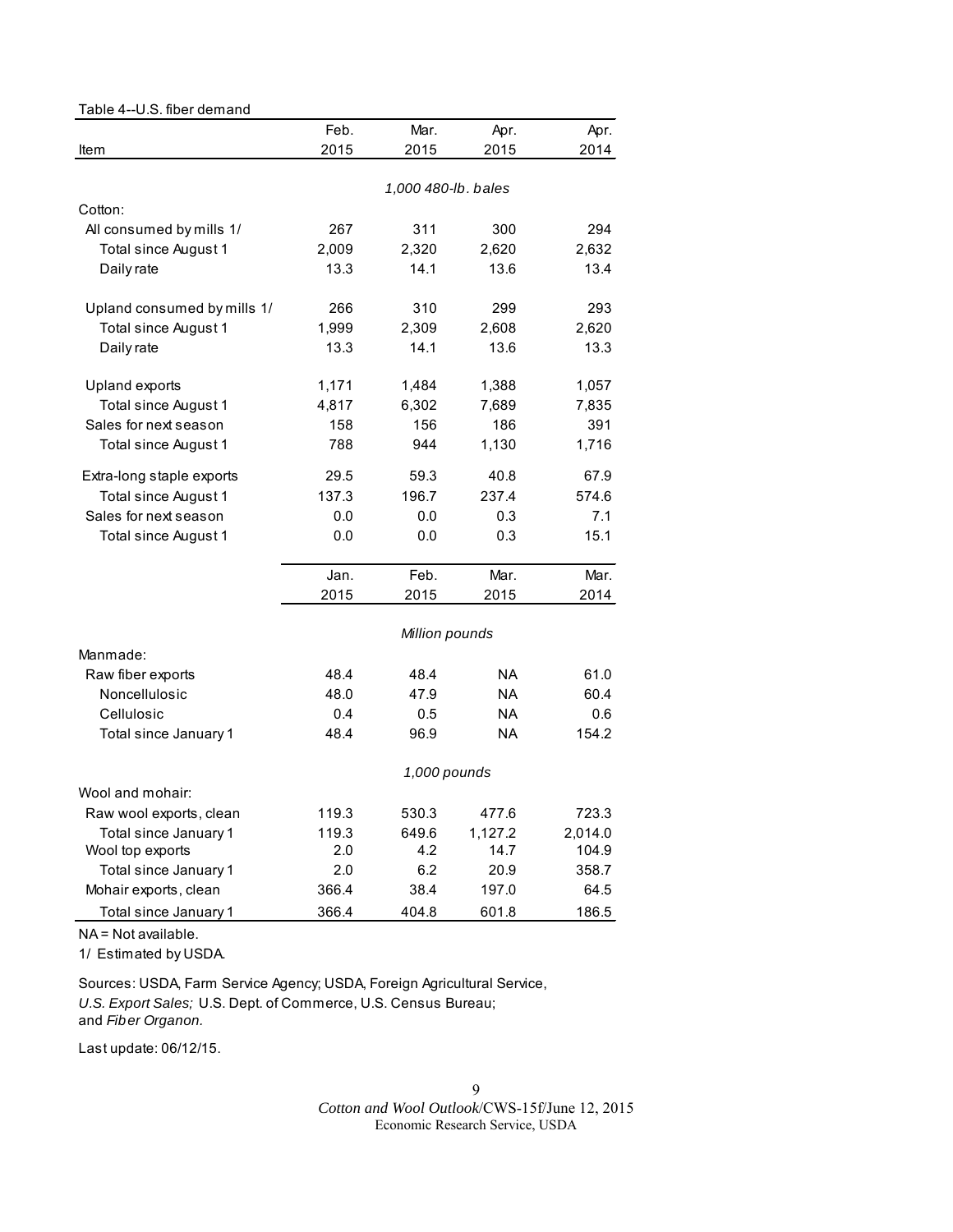#### Table 5--U.S. and world fiber prices

|                            | Mar.      | Apr.              | May       | May    |
|----------------------------|-----------|-------------------|-----------|--------|
| Item                       | 2015      | 2015              | 2015      | 2014   |
|                            |           |                   |           |        |
|                            |           | Cents per pound   |           |        |
| Domestic cotton prices:    |           |                   |           |        |
| Adjusted world price       | 47.76     | 49.99             | 51.61     | 70.72  |
| Upland spot 41-34          | 60.65     | 63.08             | 63.06     | 83.20  |
| Pima spot 02-46            | 159.73    | 152.24            | 149.00    | 183.50 |
| Average price received by  |           |                   |           |        |
| upland producers           | 59.90     | 62.40             | <b>NA</b> | 81.70  |
| Far Eastern cotton quotes: |           |                   |           |        |
| A Index                    | 69.13     | 71.62             | 72.46     | 92.71  |
| Memphis/Eastern            | 72.88     | 74.85             | 74.81     | 98.00  |
| Memphis/Orleans/Texas      | 72.13     | 74.20             | 74.50     | 97.50  |
| California/Arizona         | 75.81     | 77.80             | 77.38     | 98.25  |
|                            |           | Dollars per pound |           |        |
| Wool prices (clean):       |           |                   |           |        |
| <b>U.S. 58s</b>            | 2.90      | 2.97              | 3.13      | 3.13   |
| Australian 58s 1/          | 3.65      | 3.67              | 4.15      | 3.83   |
| U.S.60s                    | NQ.       | 2.90              | 3.36      | 3.58   |
| Australian 60s 1/          | 3.92      | 3.97              | 4.28      | NQ.    |
| U.S.64s                    | <b>NQ</b> | 3.38              | 3.86      | 4.35   |
| Australian 64s 1/          | 4.21      | 4.34              | 4.90      | 5.04   |

NA = Not available. NQ = No quote.

1/ In bond, Charleston, SC.

Sources: USDA, *Cotton Price Statistics* ; Cotlook Ltd., *Cotton Outlook;*  and trade reports.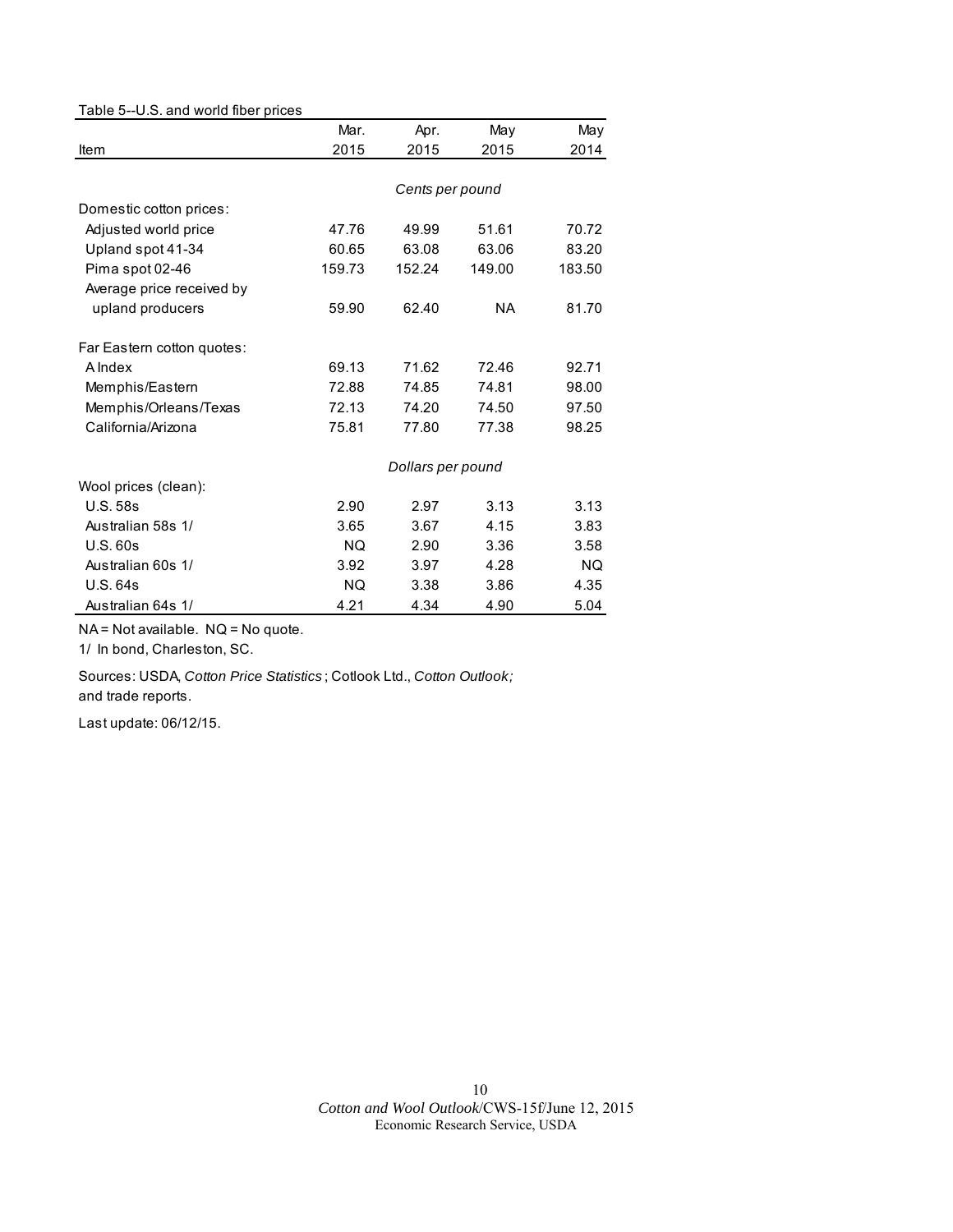|                           | Feb.    | Mar.            | Apr.    | Apr.    |
|---------------------------|---------|-----------------|---------|---------|
| Item                      | 2015    | 2015            | 2015    | 2014    |
|                           |         | 1,000 pounds 1/ |         |         |
| Yarn, thread, and fabric: | 238,202 | 307,109         | 288.437 | 263.144 |
| Cotton                    | 45,731  | 65.041          | 59,575  | 56,140  |
| Linen                     | 19,842  | 23,874          | 27,259  | 19,833  |
| Wool                      | 3,701   | 4.439           | 4.198   | 4,102   |
| Silk                      | 476     | 500             | 569     | 549     |
| Manmade                   | 168.453 | 213.255         | 196.836 | 182.522 |
| Apparel:                  | 852.275 | 947.692         | 813.060 | 807.879 |

#### Table 6--U.S. textile imports, by fiber

| Linen             | 9,002     | 10,822    | 9,206   | 10,106              |
|-------------------|-----------|-----------|---------|---------------------|
| Wool              | 19,221    | 19,771    | 18,331  | 17,714              |
| Silk              | 9,761     | 11,429    | 9,754   | 10,008              |
| Manmade           | 353,981   | 392,252   | 335,423 | 323,054             |
| Home furnishings: | 201,404   | 257,834   | 231,563 | 213,789             |
| Cotton            | 115,197   | 149,227   | 141,091 | 128,739             |
| Linen             | 1,013     | 1,138     | 779     | 1,259               |
| Wool              | 306       | 336       | 336     | 286                 |
| Silk              | 124       | 141       | 98      | 181                 |
| Manmade           | 84,764    | 106,992   | 89,259  | 83,325              |
| Floor coverings:  | 61,620    | 81,154    | 83,626  | 72,604              |
| Cotton            | 7,887     | 10,592    | 11,027  | 8,661               |
| Linen             | 15,538    | 22,391    | 22,185  | 18,069              |
| Wool              | 8,381     | 10,778    | 11,333  | 10,879              |
| Silk              | 1,739     | 2,905     | 3,007   | 2,064               |
| Manmade           | 28,076    | 34,488    | 36,074  | 32,931              |
| Total imports: 2/ | 1,353,786 | 1,594,252 |         | 1,417,050 1,357,799 |
| Cotton            | 629,315   | 738,577   | 652,301 | 640,771             |
| Linen             | 45,395    | 58,226    | 59,429  | 49,268              |
| Wool              | 31,613    | 35,332    | 34,210  | 32,992              |
| Silk              | 12,100    | 14,975    | 13,428  | 12,802              |
| Manmade           | 635,363   | 747,141   | 657,681 | 621,967             |

Cotton 460,310 513,418 440,347 446,996

1/ Raw-fiber equivalent. 2/ Includes headgear.

Sources: USDA, Economic Research Service; and U.S. Dept. of Commerce, U.S. Census Bureau.

Last update: 06/12/15.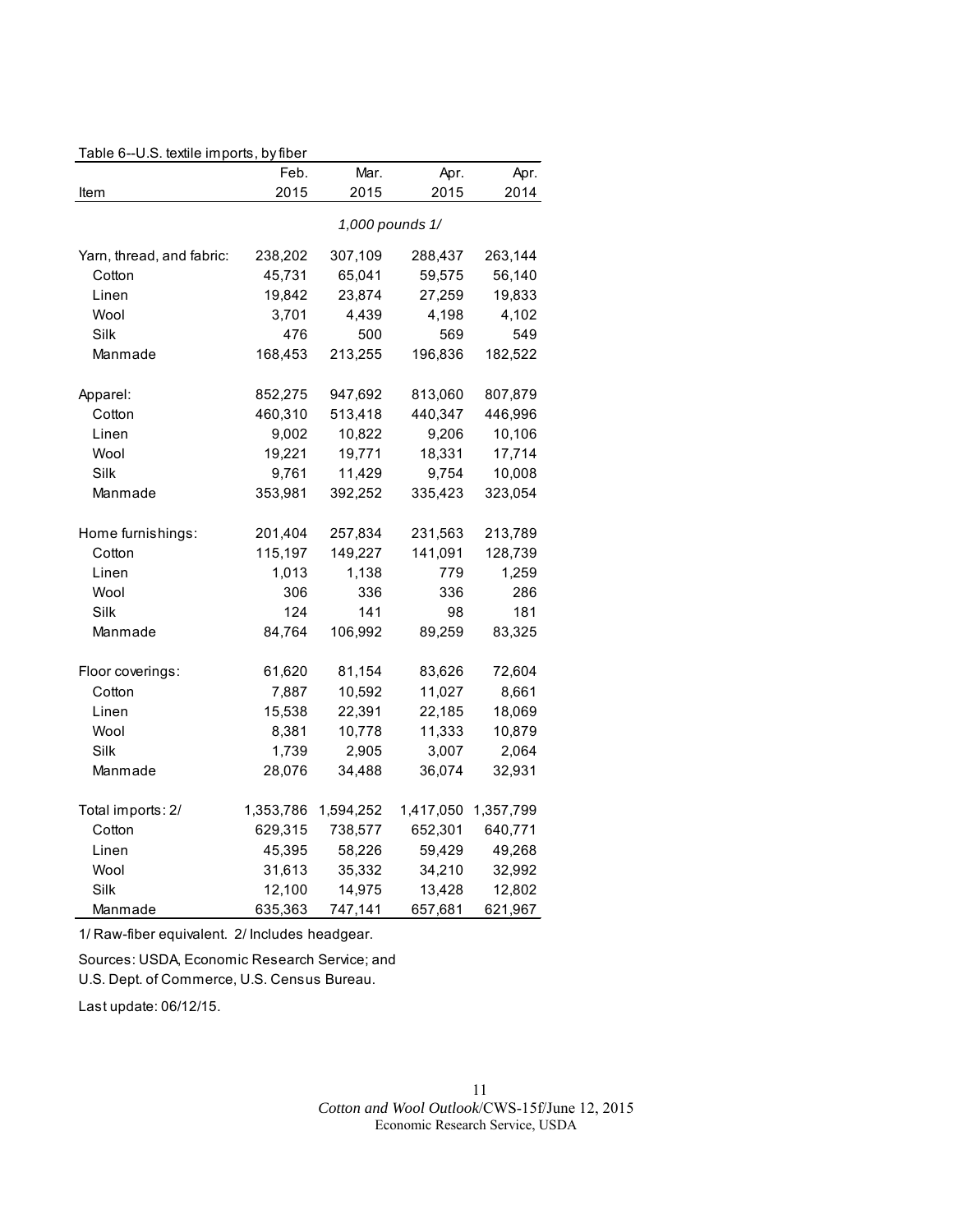#### Table 7--U.S. textile exports, by fiber

|                           | Feb.    | Mar.    | Apr.            | Apr.    |
|---------------------------|---------|---------|-----------------|---------|
| Item                      | 2015    | 2015    | 2015            | 2014    |
|                           |         |         | 1,000 pounds 1/ |         |
| Yarn, thread, and fabric: | 241,404 | 265,654 | 262,624         | 241,628 |
| Cotton                    | 131,710 | 142,451 | 138,316         | 120,242 |
| Linen                     | 6,377   | 6,578   | 7,021           | 7,911   |
| Wool                      | 2,480   | 3,459   | 3,164           | 3,079   |
| Silk                      | 933     | 1,136   | 1,230           | 1,358   |
| Manmade                   | 99,903  | 112,031 | 112,893         | 109,039 |
| Apparel:                  | 23,837  | 28,461  | 27,319          | 24,897  |
| Cotton                    | 10,878  | 13,072  | 12,024          | 10,771  |
| Linen                     | 505     | 810     | 475             | 450     |
| Wool                      | 1,198   | 1,538   | 1,311           | 1,402   |
| Silk                      | 857     | 952     | 834             | 992     |
| Manmade                   | 10,399  | 12,089  | 12,675          | 11,282  |
| Home furnishings:         | 4,434   | 4,833   | 4,959           | 5,732   |
| Cotton                    | 2,132   | 2,506   | 2,401           | 2,456   |
| Linen                     | 325     | 259     | 378             | 238     |
| Wool                      | 99      | 88      | 77              | 98      |
| Silk                      | 134     | 77      | 196             | 101     |
| Manmade                   | 1,744   | 1,904   | 1,907           | 2,839   |
| Floor coverings:          | 26,493  | 30,982  | 28,066          | 30,593  |
| Cotton                    | 1,972   | 2,402   | 2,262           | 2,069   |
| Linen                     | 966     | 1,366   | 1,331           | 950     |
| Wool                      | 1,495   | 1,978   | 1,831           | 1,947   |
| Silk                      | 26      | 58      | 56              | 21      |
| Manmade                   | 22,035  | 25,177  | 22,586          | 25,606  |
| Total exports: 2/         | 296,232 | 330,004 | 323,029         | 302,903 |
| Cotton                    | 146,735 | 160,478 | 155,040         | 135,563 |
| Linen                     | 8,173   | 9,012   | 9,206           | 9,548   |
| Wool                      | 5,272   | 7,064   | 6,384           | 6,530   |
| Silk                      | 1,951   | 2,224   | 2,316           | 2,473   |
| Manmade                   | 134,101 | 151,226 | 150,083         | 148,789 |

1/ Raw-fiber equivalent. 2/ Includes headgear.

Sources: USDA, Economic Research Service; and U.S. Dept. of Commerce, U.S. Census Bureau.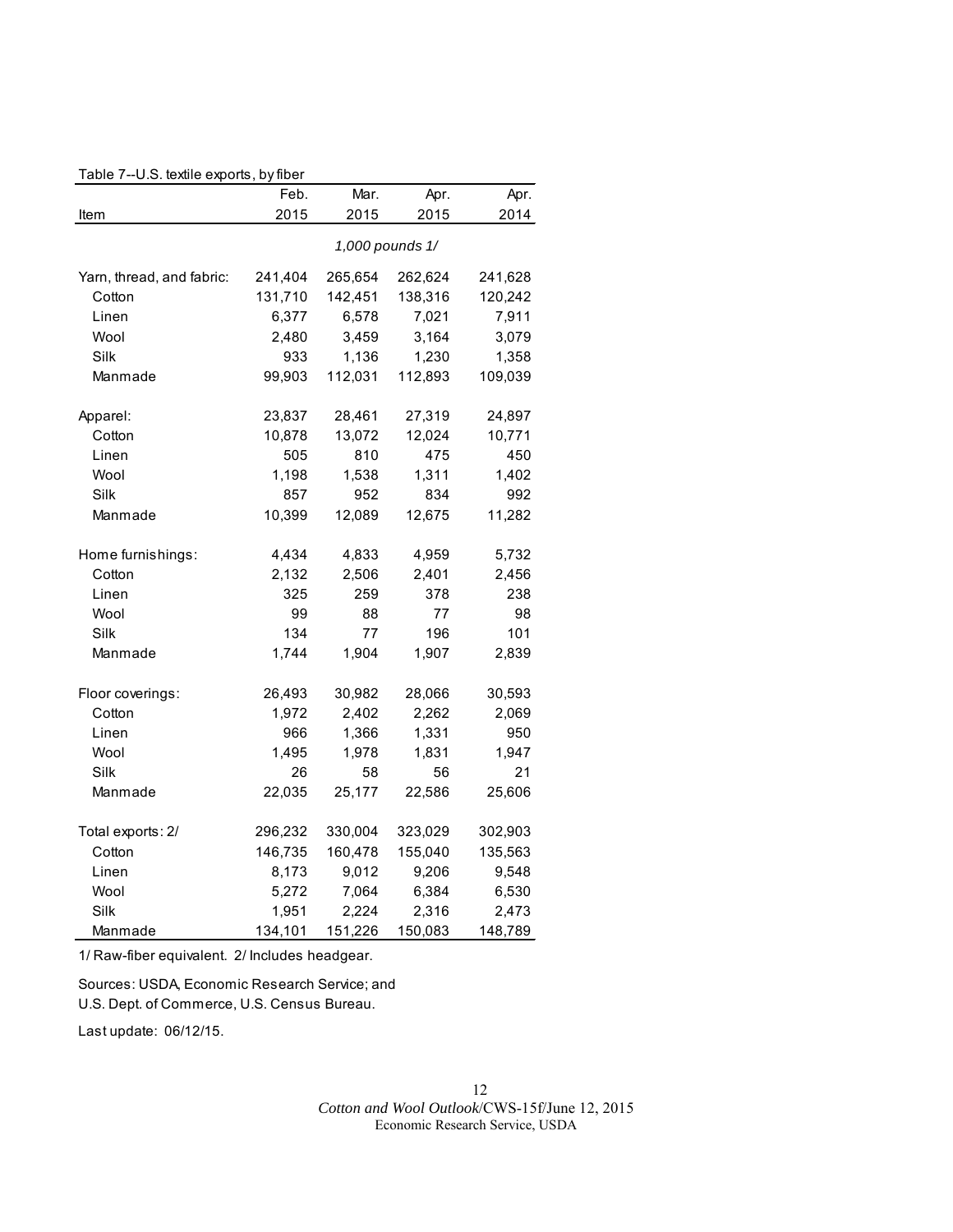| Table 8--U.S. cotton textile imports, by origin |  |  |  |
|-------------------------------------------------|--|--|--|
|-------------------------------------------------|--|--|--|

|                             | Feb.           | Mar.    | Apr.            | Apr.           |
|-----------------------------|----------------|---------|-----------------|----------------|
| Region/country              | 2015           | 2015    | 2015            | 2014           |
|                             |                |         | 1,000 pounds 1/ |                |
| North America               | 137,760        | 153,178 | 134,319         | 133,962        |
| Canada                      | 3,100          | 3,234   | 3,215           | 2,916          |
| Costa Rica                  | 16             | 12      | 10              | 399            |
| Dominican Republic          | 8,252          | 9,336   | 8,028           | 7,035          |
| El Salvador                 | 18,627         | 20,393  | 16,556          | 19,415         |
| Guatemala                   | 8,273          | 7,670   | 7,763           | 6,744          |
| Haiti                       | 13,931         | 14,680  | 12,983          | 12,471         |
| Honduras                    | 29,080         | 33,479  | 25,065          | 25,391         |
| Mexico                      | 38,342         | 44,262  | 42,198          | 41,816         |
| Nicaragua                   | 18,135         | 20,105  | 18,487          | 17,769         |
| South America               | 3,274          | 4,044   | 3,798           | 4,743          |
| Colombia                    | 1,039          | 1,572   | 1,724           | 1,746          |
| Peru                        | 2,079          | 2,267   | 1,744           | 2,701          |
| Europe                      | 10,290         | 13,505  | 11,942          | 12,116         |
| Germany                     | 942            | 1,255   | 1,230           | 1,448          |
| Italy                       | 1,457          | 1,934   | 1,772           | 1,724          |
| Portugal                    | 1,190          | 1,439   | 1,060           | 954            |
| Turkey                      | 4,636          | 6,160   | 5,468           | 5,276          |
| Turkmenistan                | 217            | 486     | 304             | 390            |
| Asia                        | 465,827        | 554,041 | 488,381         | 474,024        |
| <b>Bahrain</b>              | 1,695          | 1,892   | 2,251           | 2,201          |
| Bangladesh                  | 50,309         | 53,646  | 49,282          | 45,716         |
| Cambodia                    | 14,569         | 18,012  | 16,967          | 16,947         |
| China                       | 183,541        | 208,807 | 158,209         | 170,412        |
| Hong Kong                   | 878            | 751     | 754             | 857            |
| India                       | 64,412         | 82,891  | 81,710          | 66,984         |
| Indonesia                   | 21,941         | 26,755  | 25,512          | 25,366         |
| Israel                      | 563            | 598     | 588             | 961            |
| Japan                       | 828            | 1,561   | 1,781           | 1,312          |
| Jordan                      | 4,033          | 5,462   | 3,708           | 5,535          |
| Malaysia                    | 2,581          | 3,568   | 2,673           | 2,671          |
| Pakistan                    | 53,861         | 61,477  | 64,391          | 63,407         |
| Philippines                 | 3,063          | 4,552   | 5,333           | 4,296          |
| South Korea                 | 3,433          | 6,840   | 6,305           | 5,681          |
| Sri Lanka                   | 7,466          | 9,666   | 7,964           | 8,158          |
| Taiwan                      | 1,709          | 2,913   | 2,120           | 2,453          |
| Thailand                    | 4,162          | 6,074   | 5,922           | 5,535          |
| <b>United Arab Emirates</b> | 756            | 612     | 760             | 562            |
| Vietnam                     | 45,664         | 57,384  | 51,714          | 44,518         |
| Oceania                     | 25             | 69      | 36              | 66             |
| Africa                      | 12,140         | 13,740  | 13,826          | 15,859         |
|                             |                | 7,483   |                 |                |
| Egypt<br>Kenya              | 7,318<br>1,986 | 2,503   | 7,503<br>2,447  | 8,630<br>2,327 |
|                             |                |         |                 |                |
| Lesotho                     | 1,074          | 1,572   | 1,917           | 2,464          |
| Mauritius<br>World 2/       | 778<br>629,315 | 1,153   | 882<br>652,301  | 1,043          |
|                             |                | 738,577 |                 | 640,771        |

1/ Raw-fiber equivalent. 2/ Totals may not add due to rounding.

Sources: USDA, Economic Research Service; and

U.S. Dept. of Commerce, U.S. Census Bureau.

Last update: 06/12/15.

13

*Cotton and Wool Outlook*/CWS-15f/June 12, 2015 Economic Research Service, USDA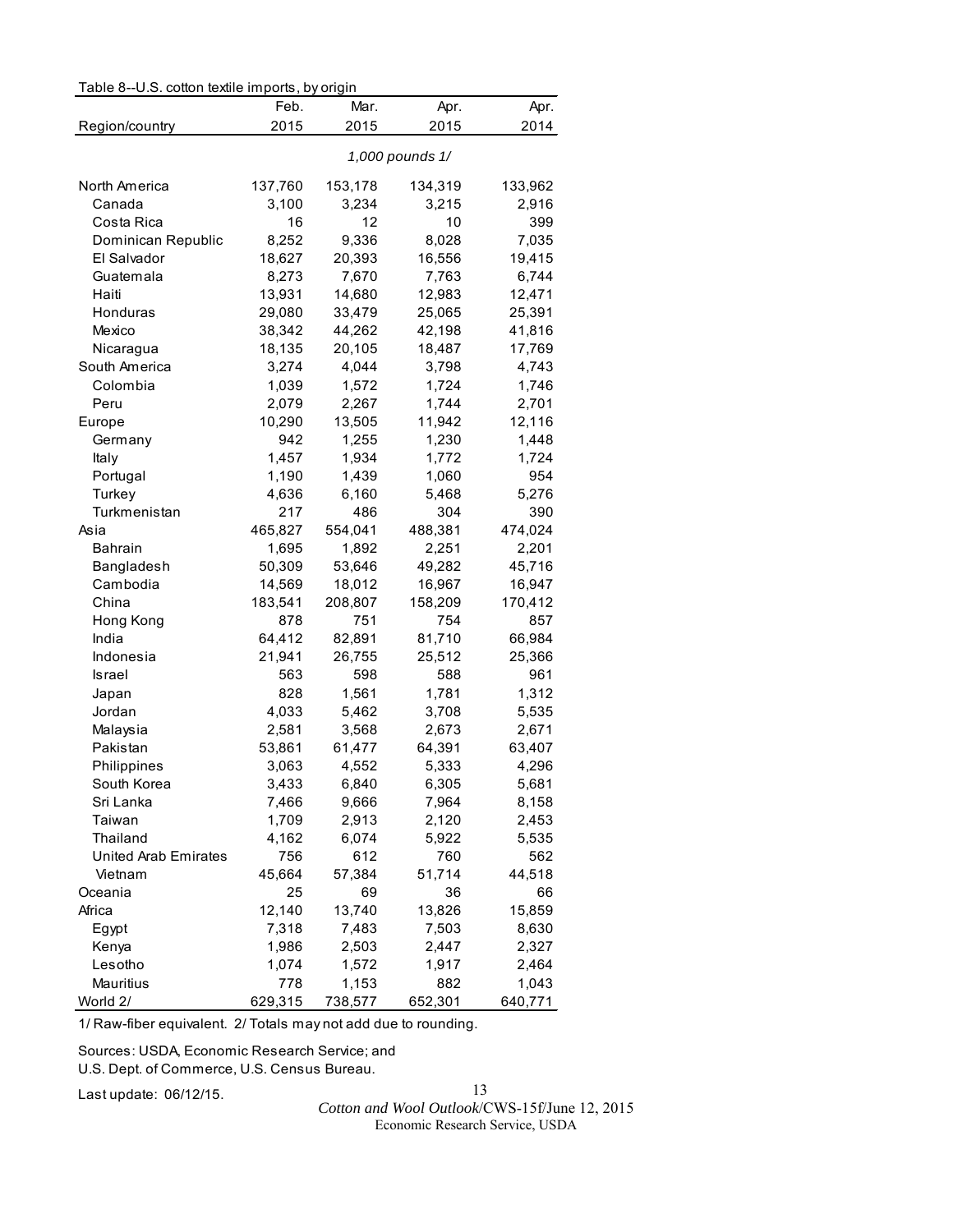|                             | Table 9--U.S. cotton textile exports, by destination |         |                 |         |  |  |
|-----------------------------|------------------------------------------------------|---------|-----------------|---------|--|--|
|                             | Feb.                                                 | Mar.    | Apr.            | Apr.    |  |  |
| Region/country              | 2015                                                 | 2015    | 2015            | 2014    |  |  |
|                             |                                                      |         | 1,000 pounds 1/ |         |  |  |
| North America               | 126,983                                              | 138,474 | 130,999         | 118,879 |  |  |
| Bahamas                     | 255                                                  | 215     | 184             | 199     |  |  |
| Canada                      | 9,427                                                | 10,590  | 10,167          | 9,482   |  |  |
| Costa Rica                  | 345                                                  | 346     | 319             | 338     |  |  |
| Dominican Republic          | 17,873                                               | 20,823  | 20,183          | 18,914  |  |  |
| El Salvador                 | 7,862                                                | 8,314   | 8,758           | 10,162  |  |  |
| Guatemala                   | 2,538                                                | 3,162   | 2,704           | 1,993   |  |  |
| Haiti                       | 570                                                  | 761     | 956             | 685     |  |  |
| Honduras                    | 59,277                                               | 63,380  | 56,288          | 46,317  |  |  |
| Jamaica                     | 59                                                   | 116     | 75              | 88      |  |  |
| Mexico                      | 25,633                                               | 27,766  | 28,302          | 28,609  |  |  |
| Nicaragua                   | 2,656                                                | 2,297   | 2,330           | 1,539   |  |  |
| Panama                      | 220                                                  | 380     | 316             | 214     |  |  |
| South America               | 5,734                                                | 5,163   | 5,775           | 4,400   |  |  |
| Brazil                      | 410                                                  | 274     | 310             | 493     |  |  |
| Chile                       | 196                                                  | 362     | 135             | 152     |  |  |
| Colombia                    | 2,495                                                | 2,402   | 2,450           | 2,630   |  |  |
| Ecuador                     | 102                                                  | 119     | 129             | 70      |  |  |
| Peru                        | 1,946                                                | 1,517   | 2,246           | 711     |  |  |
| Venezuela                   | 281                                                  | 76      | 131             | 182     |  |  |
| Europe                      | 2,942                                                | 3,653   | 3,030           | 3,080   |  |  |
| Belgium                     | 226                                                  | 373     | 385             | 299     |  |  |
| France                      | 174                                                  | 153     | 192             | 106     |  |  |
| Germany                     | 358                                                  | 572     | 494             | 642     |  |  |
| Italy                       | 210                                                  | 289     | 236             | 143     |  |  |
| Netherlands                 | 231                                                  | 250     | 260             | 276     |  |  |
| United Kingdom              | 1,034                                                | 1,171   | 862             | 852     |  |  |
| Asia                        | 10,284                                               | 11,872  | 13,842          | 8,363   |  |  |
| China                       | 6,089                                                | 7,164   | 9,324           | 4,650   |  |  |
| Hong Kong                   | 417                                                  | 471     | 743             | 527     |  |  |
| India                       | 207                                                  | 169     | 139             | 242     |  |  |
| Israel                      | 129                                                  | 83      | 104             | 192     |  |  |
| Japan                       | 1,157                                                | 1,175   | 948             | 824     |  |  |
| Lebanon                     | 25                                                   | 71      | 27              | 95      |  |  |
| Saudi Arabia                | 119                                                  | 134     | 149             | 94      |  |  |
| Singapore                   | 237                                                  | 315     | 172             | 177     |  |  |
| South Korea                 | 579                                                  | 736     | 564             | 536     |  |  |
| Taiwan                      | 115                                                  | 88      | 181             | 124     |  |  |
| Thailand                    | 36                                                   | 86      | 123             | 52      |  |  |
| <b>United Arab Emirates</b> | 354                                                  | 483     | 250             | 310     |  |  |
| Vietnam                     | 77                                                   | 379     | 54              | 118     |  |  |
| Oceania                     | 460                                                  | 654     | 501             | 562     |  |  |
| Australia                   | 320                                                  | 495     | 388             | 409     |  |  |
| New Zealand                 | 130                                                  | 130     | 98              | 118     |  |  |
| Africa                      | 333                                                  | 663     | 893             | 279     |  |  |
| South Africa                | 21                                                   | 160     | 22              | 44      |  |  |
| World 2/                    | 146,735                                              | 160,478 | 155,040         | 135,563 |  |  |

1/ Raw-fiber equivalent. 2/ Totals may not add due to rounding.

Sources: USDA, Economic Research Service; and

U.S. Dept. of Commerce, U.S. Census Bureau.

Last update: 06/12/15.

14 *Cotton and Wool Outlook*/CWS-15f/June 12, 2015

Economic Research Service, USDA